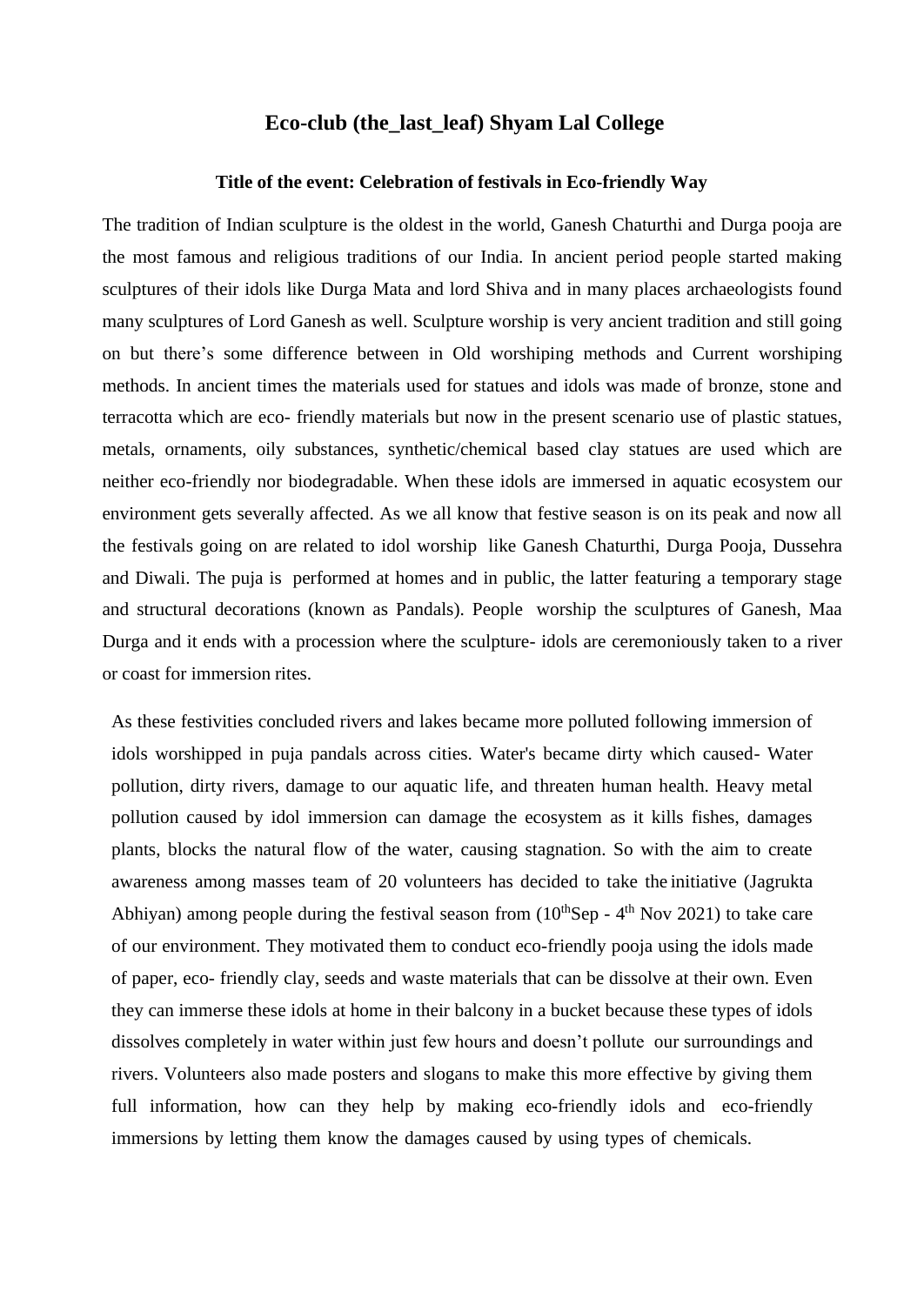On eve of Azadi ka Amrit Mahotsav our team collaborated with Swacchta Action Plan and personally met some sculpture artist in various parts of Delhi like Jasola, Apollo and Navin Shahdara was very glad that whatever they tried to convince them they cooperated and also supported them in this awareness drive. They stepped ahead during this pandemic and visited different areas like Yamuna Ghat near Shakarpur and Vikramshila Setu Bihar and also create awareness among people through online mode. We can't make our deities happy if we destroy their precious gift i.e. nature. So with the aim our team try to aware people to celebrate all ourfestivals in eco-friendly way. They also spread awareness to enjoy festival like Dussehra and Diwali without causing damage to the environment and should take care about the high risk of health hazards linked to excessive noise and air pollution. So they encourage people to use eco-friendly decoration, use organic colors and real flowers for rangoli. They also encourage people to go for earthen lamps and say no to crackers. Instead of they should donate fruits, sweets, food to the needy and also gift the plants to save our earth.

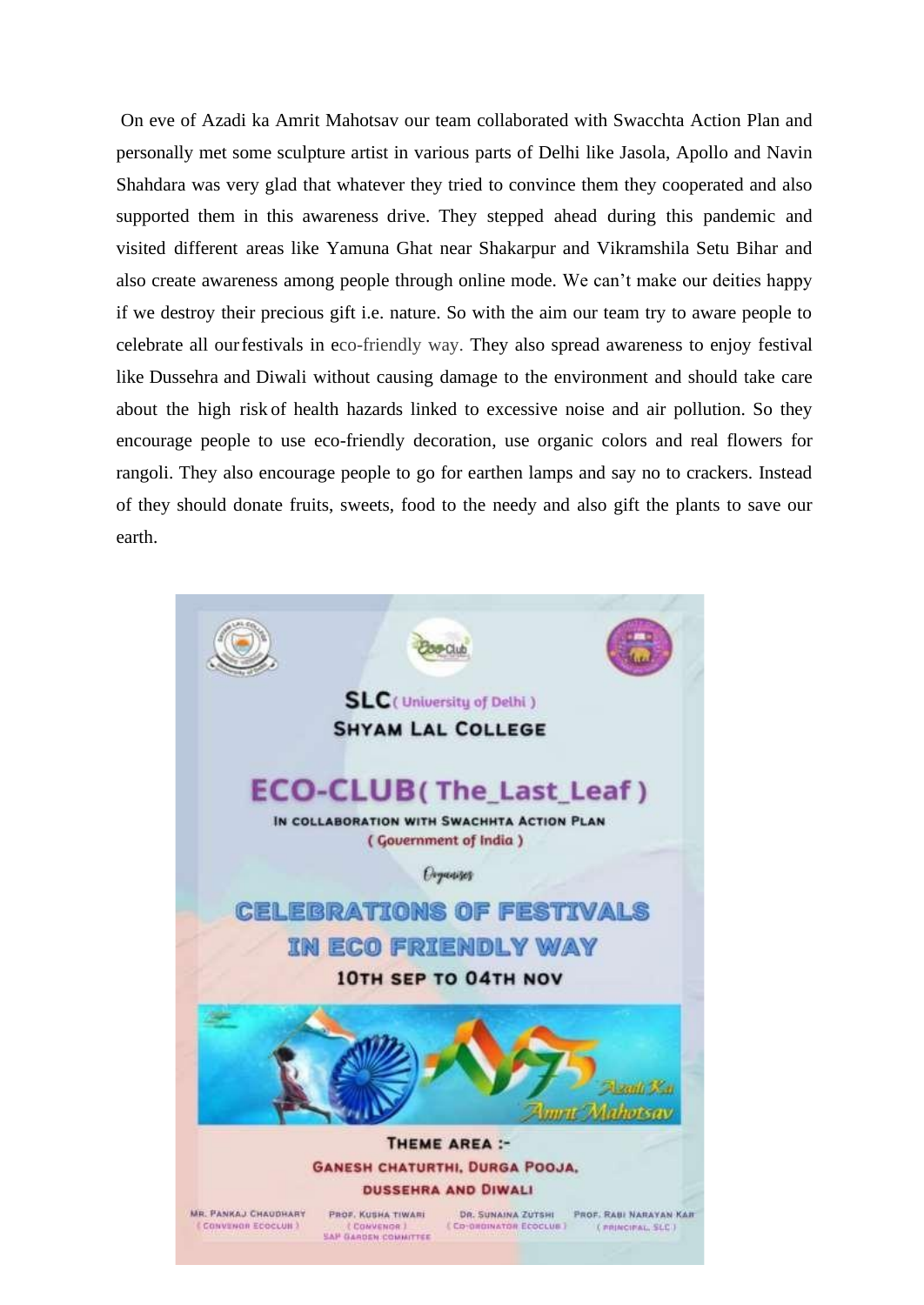

(Yamuna Ghat near Shakarpur police station, Laxmi Nagar Delhi)



(Vikramshila Setu Bridge located in Bhagalpur city of Bihar)